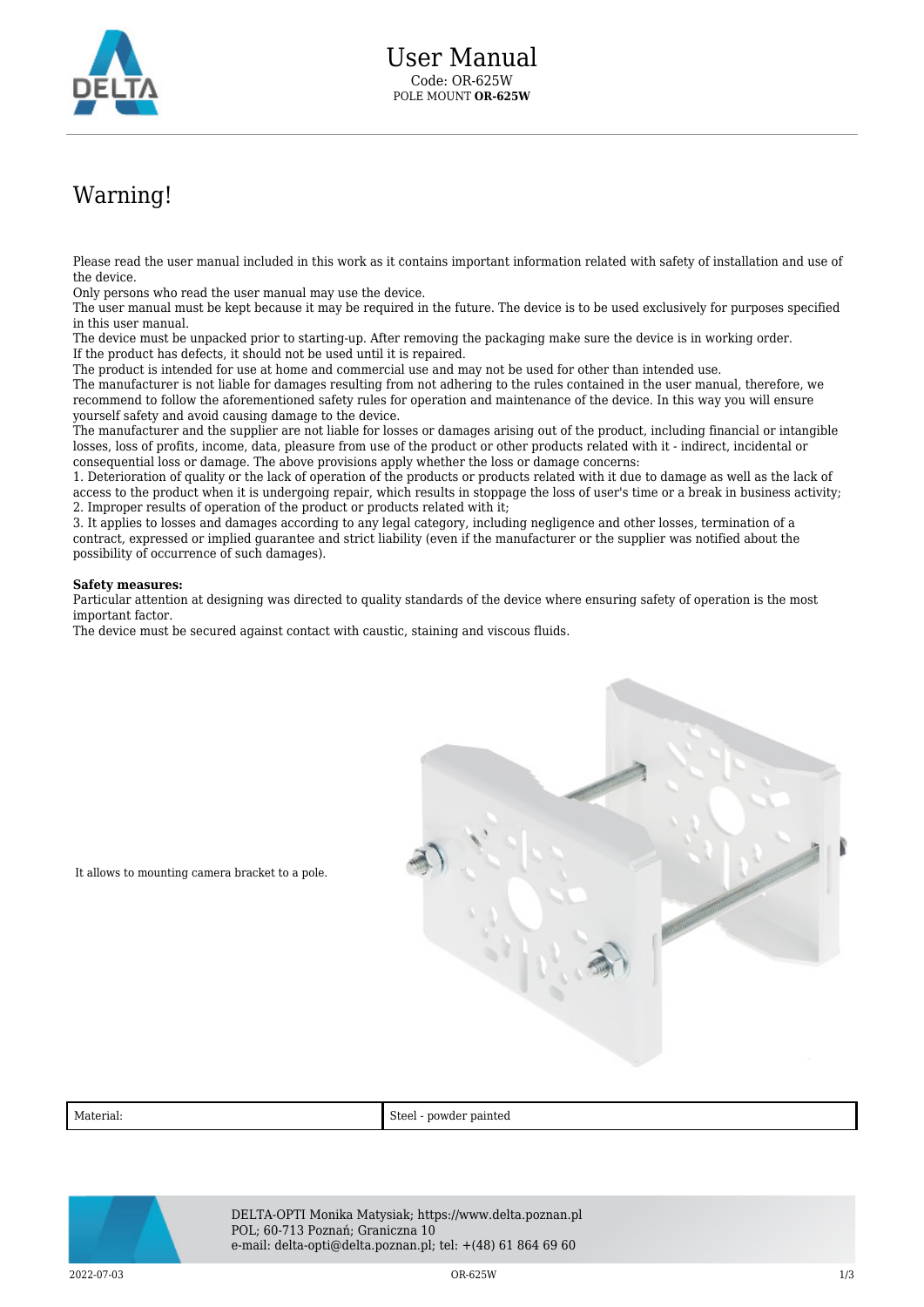

| Pole diameters range: | Ø 30  Ø 120 mm    |
|-----------------------|-------------------|
| Cable hiding:         | ✓                 |
| Color:                | White             |
| Weight:               | $1.44 \text{ kg}$ |
| Guarantee:            | 3 years           |

Side view:





DELTA-OPTI Monika Matysiak; https://www.delta.poznan.pl POL; 60-713 Poznań; Graniczna 10 e-mail: delta-opti@delta.poznan.pl; tel: +(48) 61 864 69 60